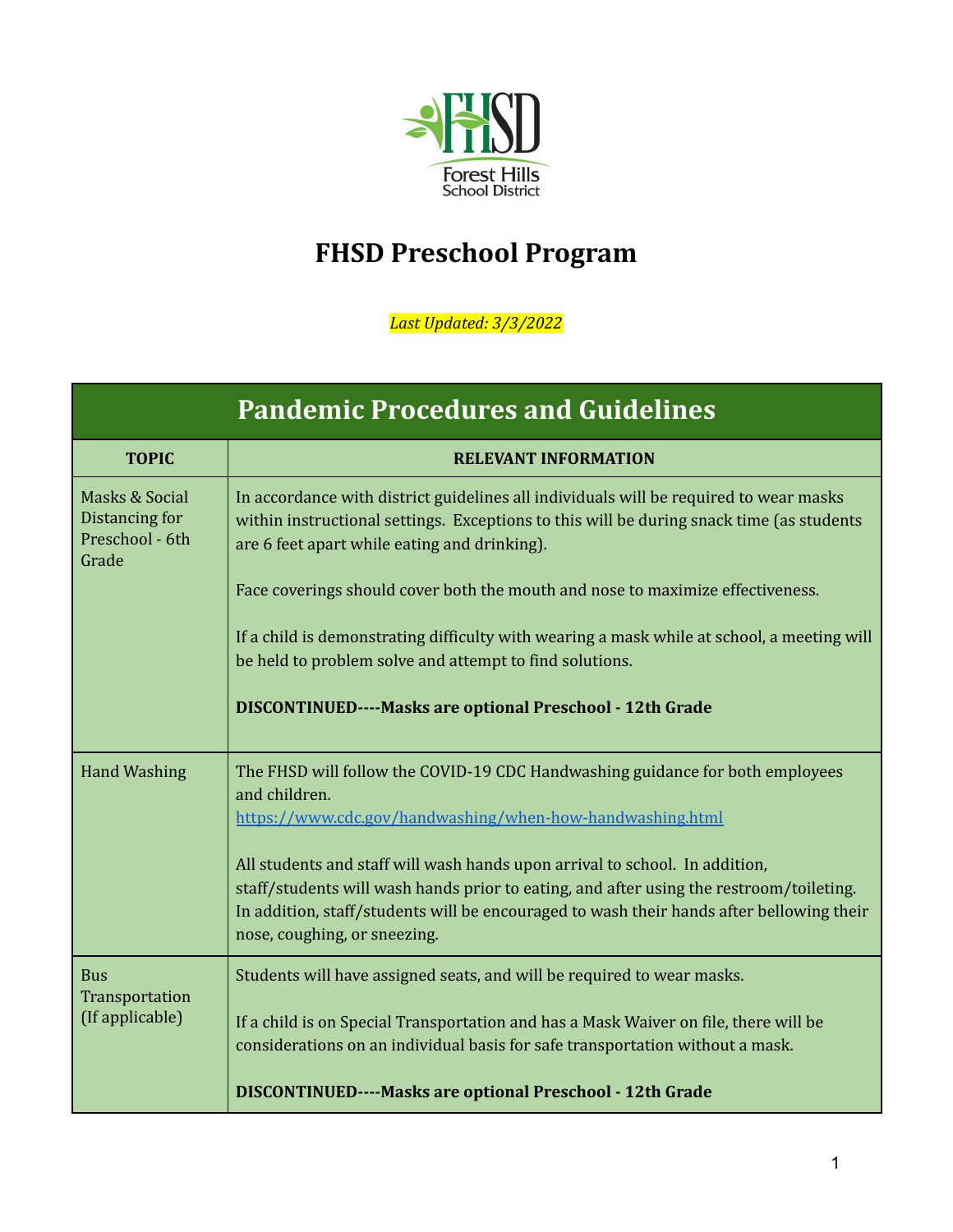| Reporting of<br>Positive COVID-19<br>Cases         | Positive COVID-19 cases for an employee or child are considered a serious incident and<br>must be reported to the Ohio Department of Education. Additionally, COVID-19 should<br>be reported to the local health department.                                                                                                                                                                                                                                                                                  |
|----------------------------------------------------|---------------------------------------------------------------------------------------------------------------------------------------------------------------------------------------------------------------------------------------------------------------------------------------------------------------------------------------------------------------------------------------------------------------------------------------------------------------------------------------------------------------|
| Symptom<br>Assessment/<br>Quarantine/<br>Isolation | The Forest Hills Preschool Program will follow CDC and district guidelines for<br>COVID-19 symptom assessment, quarantine and isolation for both employees<br>and children.                                                                                                                                                                                                                                                                                                                                   |
|                                                    | All preschool administrators, employees, child care staff and children will be assed<br>for the COVID-19 related symptoms listed below prior to or as soon as they arrive each<br>day.                                                                                                                                                                                                                                                                                                                        |
|                                                    | Fever 100 $^{\circ}$ or above • chills • Cough • Shortness of breath or difficulty breathing •<br>Fatigue • Muscle or body aches • Headache • New loss of taste or smell • Sore throat •<br>Congestion or runny nose . Nausea or vomiting . Diarrhea .                                                                                                                                                                                                                                                        |
|                                                    | When a child has symptoms of a communicable disease, he/she will be isolated from<br>the other children, supervised by an adult at all times, and a sanitized cot will be made<br>available to the child. School personnel will contact the parent or guardian as<br>designated by the parent during registration. School staff will closely monitor the child<br>until a parent can arrive to take the child home. If symptoms progress while under the<br>school's watch, appropriate action will be taken. |
|                                                    | Individuals who potentially have been exposed to COVID-19 should follow quarantine<br>and other recommendations from local public health officials and the Forest Hills<br>School District guidelines.                                                                                                                                                                                                                                                                                                        |
|                                                    | If the individual who has symptoms listed above and has had known contact with<br>someone confirmed or probable to have COVID-19, they must complete isolation or<br>quarantine procedures for COVID-19 in coordination with the local health department<br>and the Forest Hills School District prior to returning to the program.                                                                                                                                                                           |
| <b>Snack Procedures</b>                            | Beginning in October, parents will receive a snack calendar with an assigned date to<br>send in sealed bulk snacks from a pre-approved list.                                                                                                                                                                                                                                                                                                                                                                  |
|                                                    | All snack items are peanut-free and are processed in a peanut free facility.                                                                                                                                                                                                                                                                                                                                                                                                                                  |
|                                                    | Paraprofessionals should wash their hands and use gloves (and wear their mask) when<br>they distribute the individually portioned snack.                                                                                                                                                                                                                                                                                                                                                                      |
|                                                    | All students will wash their hands prior to eating snacks.                                                                                                                                                                                                                                                                                                                                                                                                                                                    |
|                                                    | Students should wait in line with their masks on and then remove once they are at their<br>designated snack location. DISCONTINUED----Masks are optional Preschool - 12th<br>Grade                                                                                                                                                                                                                                                                                                                            |